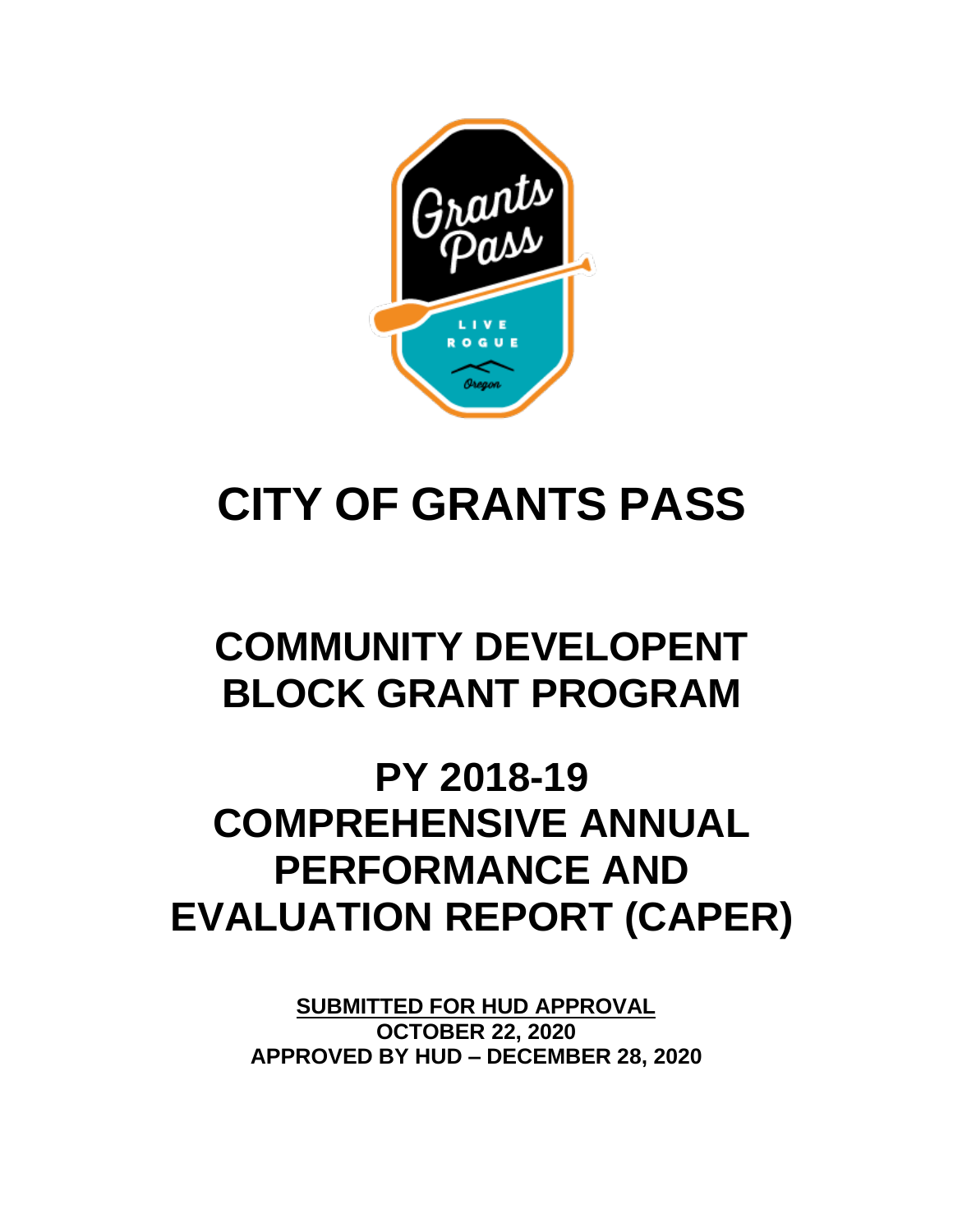# **CR-05 - Goals and Outcomes**

#### **Progress the jurisdiction has made in carrying out its strategic plan and its action plan. 91.520(a)**

This could be an overview that includes major initiatives and highlights that were proposed and executed throughout the program year.

The City of Grants Pass is an entitlement jurisdiction that receives an annual allocation of Community Development Block Grant (CDBG) funds from the United States Department of Housing and Urban Development (HUD). As a recipient of CDBG funds, the City is required to prepare a five-year strategic plan that identifies and prioritizes community needs and establishes goals and objectives to meet those needs. This five-year plan is called the Consolidated Plan. Each year activities are funded to help meet community needs. Those activities are presented in the Annual Action Plan.

Each year the City is also required to provide the public and HUD with an assessment of its accomplishments towards meeting the goals and objectives identified in the Consolidated Plan. The report produced is called the Consolidated Annual Performance Evaluation and Report (CAPER). The CAPER evaluates achievements made by the City of the goals identified in the Annual Action Plan.

The Program Year 2018-19 Annual Action Plan was the fourth developed under the City's new CDBG program and the fourth year of activities implemented under the City's first Consolidated Plan, adopted in 2015. HUD allocated \$341,405 in CDBG funding for activities during PY 2018- 19, which was scheduled to begin on October 1, 2018. City staff and its grant recipients, who implement many of the activities listed in the Action Plan, began implementing projects in October, 2018. Some of those projects are still active. The program year ended on September 30, 2019.

It is expected that any activities outstanding from PY 2018-19 will be completed during PY 2019-20. Accomplishments are shown in Table 1, below.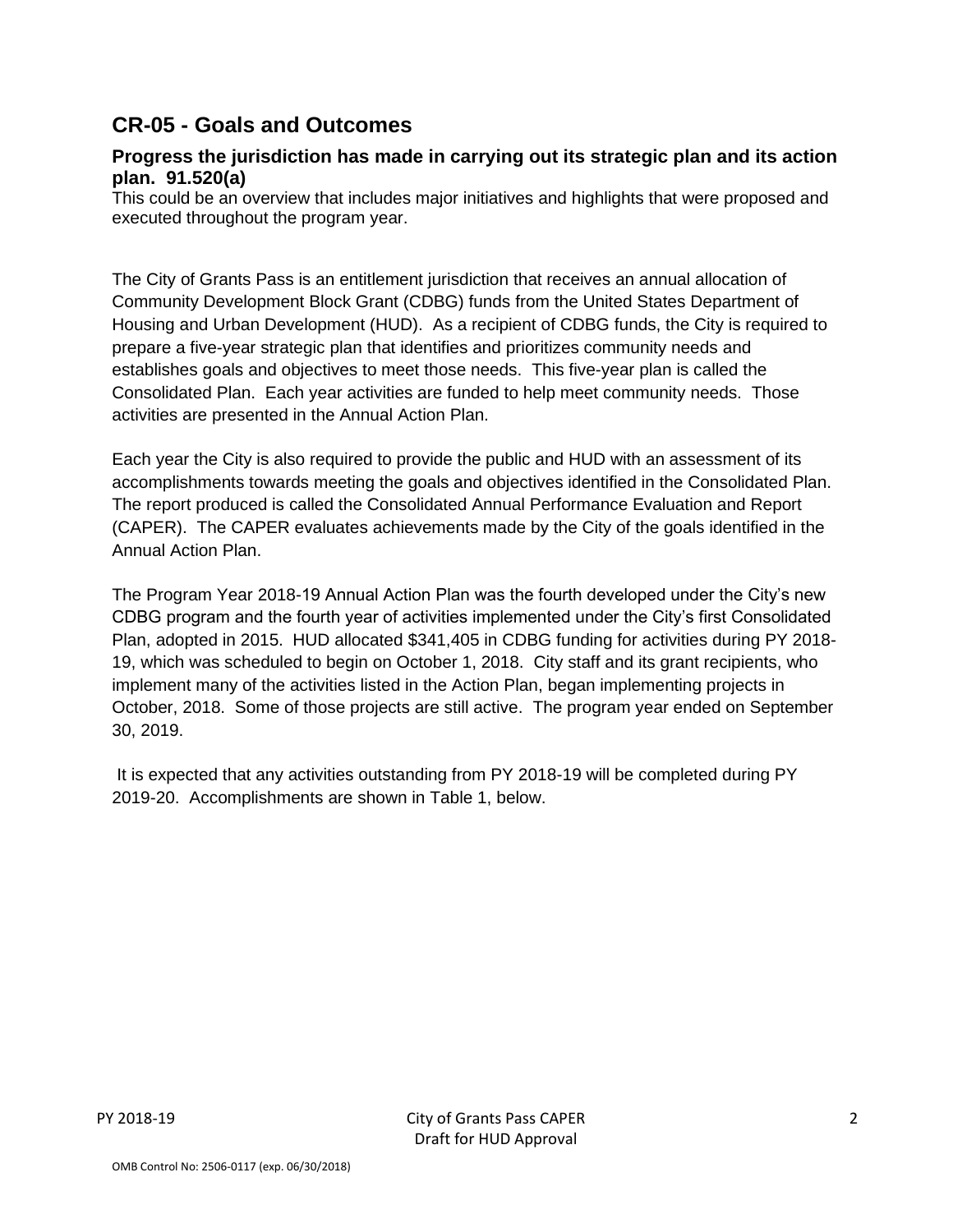**Comparison of the proposed versus actual outcomes for each outcome measure submitted with the consolidated plan and explain, if applicable, why progress was not made toward meeting goals and objectives. 91.520(g)** Categories, priority levels, funding sources and amounts, outcomes/objectives, goal outcome indicators, units of measure, targets, actual outcomes/outputs, and percentage completed for each of the grantee's program year goals.

| Goal                                                          | Category                                | Source /<br>Amount | <b>Indicator</b>                                                                                  | Unit of<br><b>Measure</b>    | <b>Expected</b><br>2015-19<br><b>Outcome</b> | <b>Actual</b><br>2015-19<br><b>Outcome</b> | <b>Five Year</b><br><b>Percent</b><br><b>Complete</b> | <b>Expected</b><br>2018<br>Program<br>Year | <b>Actual</b><br>2018<br>Program<br>Year | <b>PY 2018</b><br><b>Percent</b><br><b>Complete</b> |
|---------------------------------------------------------------|-----------------------------------------|--------------------|---------------------------------------------------------------------------------------------------|------------------------------|----------------------------------------------|--------------------------------------------|-------------------------------------------------------|--------------------------------------------|------------------------------------------|-----------------------------------------------------|
| 1. Emergency<br>Housing<br>Assistance                         | <b>Homeless</b>                         | CDBG:<br>\$18,000  | Homelessness<br>Prevention                                                                        | Persons<br>Assisted          | 25                                           | 119                                        | 476.00%                                               | 6                                          | 16                                       | 266.67%                                             |
| 2.<br>Homeowner<br>Weatherization<br>and Energy<br>Efficiency | Affordable<br>Housing                   | CDBG:<br>\$55,069  | Homeowner<br>Housing<br>Rehabilitated                                                             | Household<br>Housing<br>Unit | 44                                           | 19                                         | 43.18%                                                | 3                                          | 0                                        | 0.00%                                               |
| 3.<br>Microenterprise<br>education<br>assistance              | Non-Housing<br>Community<br>Development | CDBG:<br>\$4,000   | Public service<br>activities other<br>than<br>Low/Moderate<br>Income<br><b>Housing Benefit</b>    | Persons<br>Assisted          | 135                                          | 94                                         | 69.63%                                                | 16                                         | 0                                        | 0.00%                                               |
| 4. Teen<br>Training<br><b>Services</b>                        | Non-Housing<br>Community<br>Development | CDBG:<br>\$18,000  | Public service<br>activities other<br>than<br>Low/Moderate<br>Income<br>Housing<br><b>Benefit</b> | Persons<br>Assisted          | 75                                           | 1004                                       | 1,338.67%                                             | 75                                         | 283                                      | 377.33%                                             |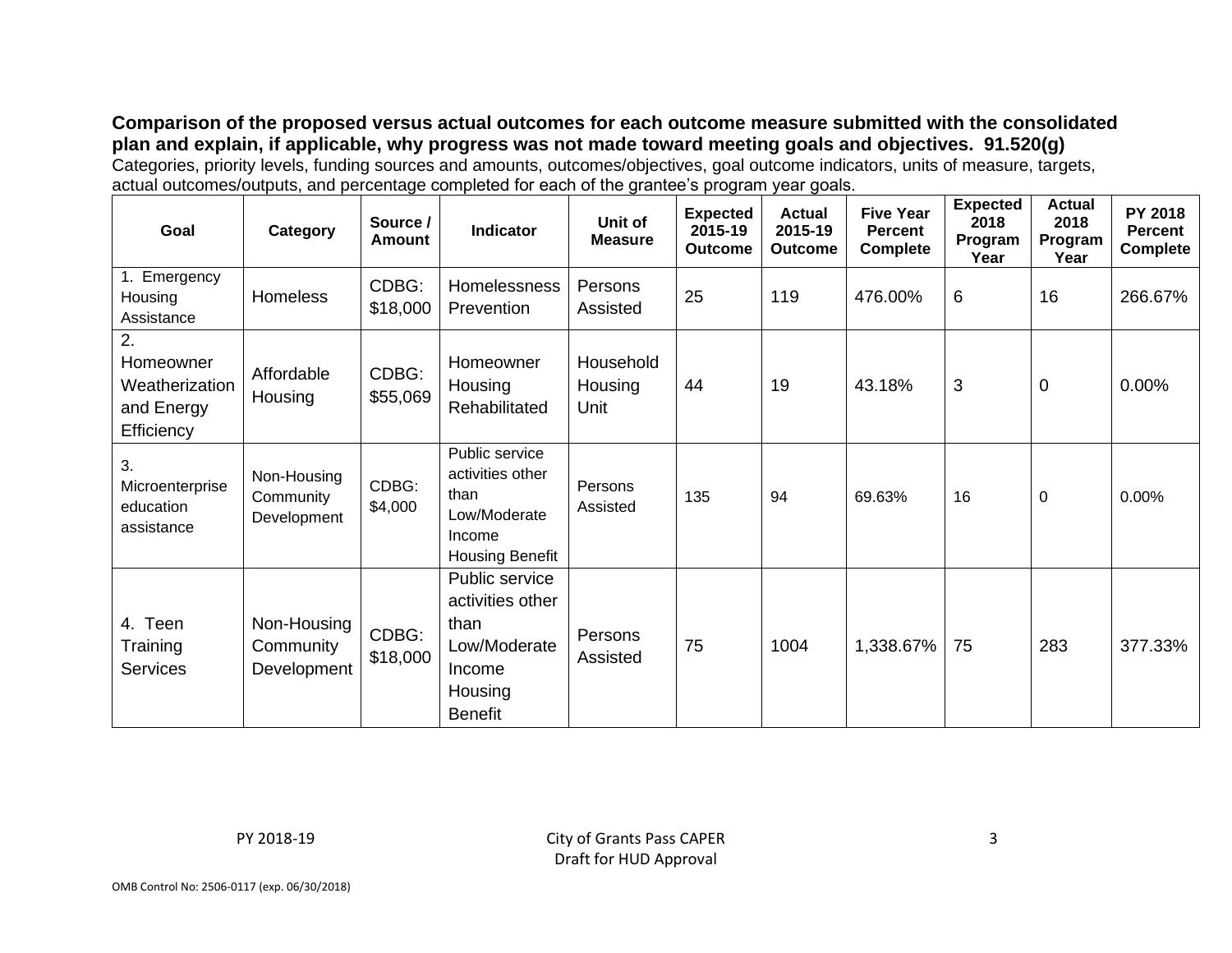| 5. Supportive<br>Services for<br>Homeless<br>Youth         | <b>Homeless</b>       | CDBG:<br>\$10,000 | Public service<br>activities other<br>than<br>Low/Moderate<br>Income<br>Housing<br><b>Benefit</b>                              | Persons<br>Assisted          | 600         | 524       | 87.33% | 150         | 179 | 119.33% |
|------------------------------------------------------------|-----------------------|-------------------|--------------------------------------------------------------------------------------------------------------------------------|------------------------------|-------------|-----------|--------|-------------|-----|---------|
| 6. Supportive<br>Services for<br>Homeless<br>Youth         | Homeless              | CDBG:<br>\$5,000  | <b>Homeless</b><br>Person<br>Overnight<br><b>Shelter</b>                                                                       | Persons<br>Assisted          | $\mathbf 0$ | $\pmb{0}$ |        | $\mathbf 0$ | 0   |         |
| 7. Housing<br>Rehab, ADA<br>accessibility<br>improvements  | Affordable<br>Housing | CDBG:<br>\$75,506 | <b>Rental units</b><br>rehabilitated                                                                                           | Household<br>Housing<br>Unit | $\mathbf 0$ | 57        |        | $\mathbf 0$ | 57  |         |
| 8. Assistance<br>new affordable<br>housing<br>construction | Affordable<br>Housing | CDBG:<br>\$70,480 | <b>Public Facility</b><br><b>or</b><br>Infrastructure<br>Activities for<br>Low/Moderate<br>Income<br>Housing<br><b>Benefit</b> | Households<br>Assisted       | 10          | 0         | 0.00%  |             | 0   | 0%      |

**Table 1 - Accomplishments – Program Year & Strategic Plan to Date**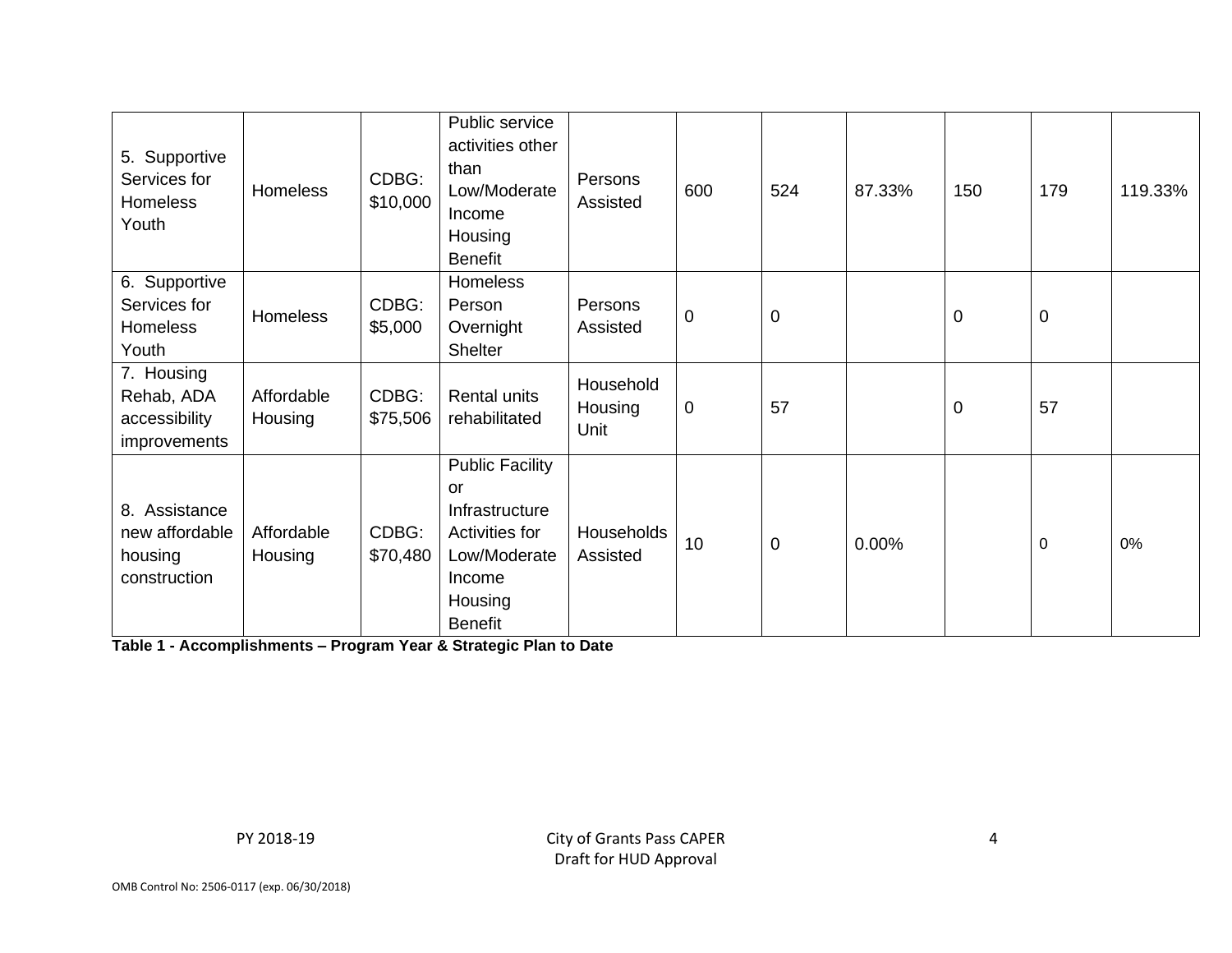# **Assess how the jurisdiction's use of funds, particularly CDBG, addresses the priorities and specific objectives identified in the plan, giving special attention to the highest priority activities identified.**

The City of Grants Pass has allocated funding to address the Consolidated Plan priorities and objectives in the PY 2018-19 Action Plan as listed below.

- 1. Emergency Housing Assistance: The Consolidated Plan identified the need to provide short-term financial assistance to those at risk of homelessness or the loss of utility services as a high priority to the community. The City partnered with the United Community Action Network to implement this program via UCAN's existing assistance network. It was estimated that the funds allocated to this activity would provide 6 individuals with short-term assistance; ultimately, the activity assisted 16 individuals the program year.
- 2. Homeowner Weatherization and Energy Efficiency: The Consolidated Plan identified the need to improve housing affordability, specifically through strategic weatherization upgrades aimed at reducing on-going utility bills, as a high priority. The City partnered with UCAN to implement this program, as this organization currently manages a weatherization program in connection with local utility providers and the Department of Energy. Limited use of this program was experienced during prior program years, and the activity was not implemented during the program year.
- 3. Microenterprise Education Assistance: The Consolidated Plan identified the provision of microenterprise education assistance as a high priority to the community. To meet this goal, the City partnered with the Small Business Development Center at Rogue Community College, with whom the City has worked on several similar projects in the past. The program provides a tuition waiver, funded by the City's CDBG program, to qualified LMI residents of Grants Pass. During PY 18-19, the SBDC provided assistance utilizing funds from the prior program year, which is where those accomplishments are recorded.
- 4. Teen Training Services: The Consolidated Plan identified the need to provide targeted assistance to LMI youth in the community that will foster economic opportunities for their future. The City partnered with the Boys and Girls Club of the Rogue Valley to provide tuition assistance to qualified LMI youth interested in participating in the Club's programming, which includes the recent addition of the Be Great by 8 initiative. The Club was able to provide assistance to 283 youth during the program year, far exceeding their goal of 75 youth assisted with CDBG funds.
- 5. Maslow Project: The Consolidated Plan identified the need to provide assistance to community youth who are currently homeless or at risk of becoming homeless. The Maslow Project provides school-based services for youth aged 0-21 that attend schools in Grants Pass. Maslow Project utilized City CDBG funds to provide services to 179 homeless youth in Grants Pass, exceeding the original goal of assisting 150 youth.
- 6. Hearts With a Mission (operations): The Consolidated Plan identified the need to provide assistance to community youth who are currently homeless or at risk of becoming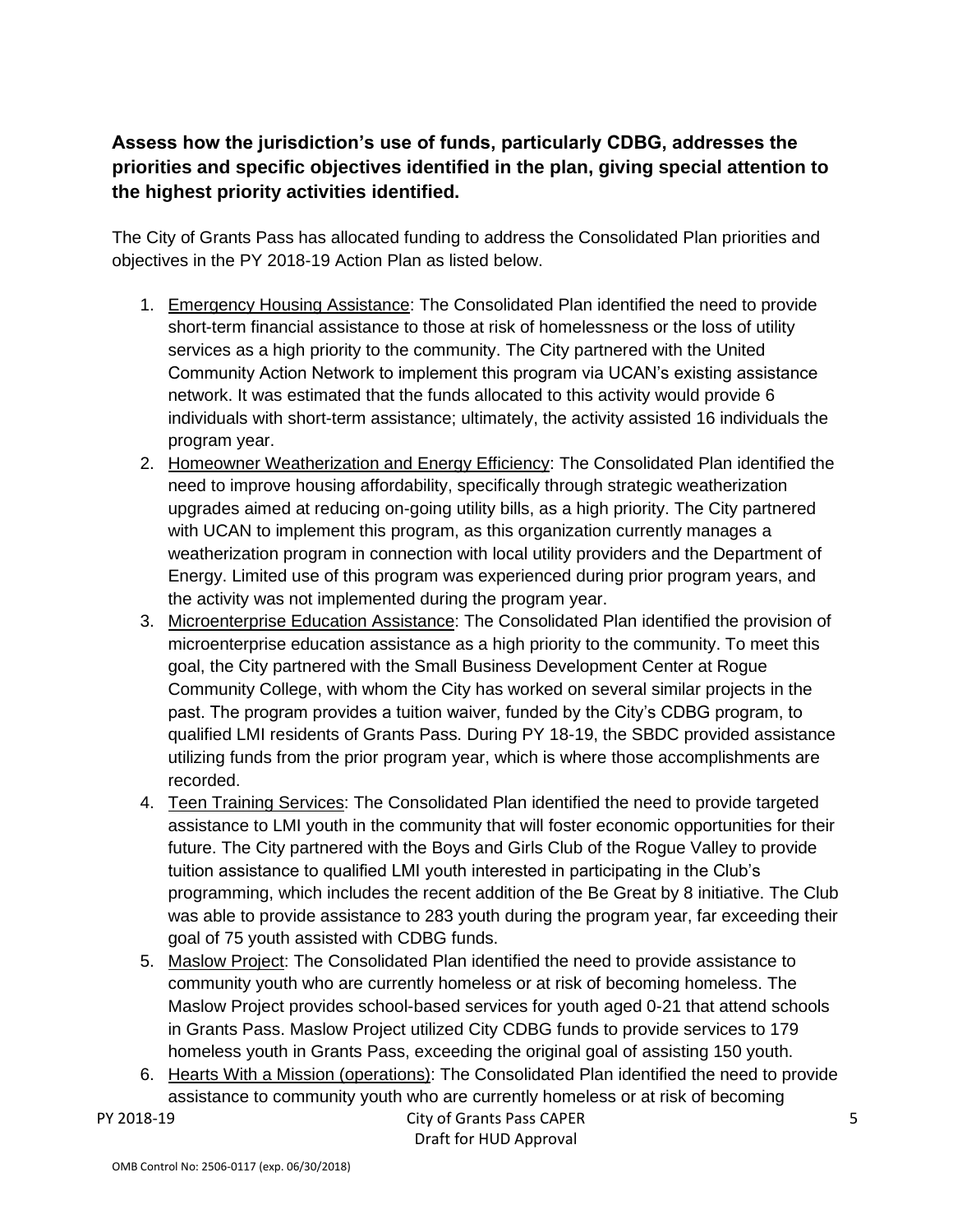homeless. Hearts With a Mission, a Medford-based non-profit that is licensed by the State of Oregon as a Child Caring Agency to provide services for homeless, runaway, and transitional living youth, ages 10-17, opened a new homeless youth shelter in Grants Pass during PY 2016-17. During PY 2018-19, the City provided CDBG funds to assist with providing additional bed-nights of shelter; however, those funds were not obligated until the end of the program year. As such, accomplishments will be reported in the PY 2019-20 CAPER.

- 7. Homeowner Rehabilitation: The Consolidated Plan identified the need to improve housing affordability, specifically through strategic rehabilitation projects aimed at addressing unmet rehabilitation needs for qualified LMI homeowners. These needs are above and beyond those that can be addressed through the weatherization program, and include repairs to the building envelope (roofing, siding, windows, etc.), systems (electrical, plumbing, HVAC, etc.), and the removal of architectural barriers. Preliminary work on this activity occurred during PY 2017-18, but no funds were expended. The City entered into an agreement with the Housing Authority of Jackson County at the beginning of PY 2018-19 to repair faulty sewer laterals at two of their affordable housing complexes in Grants Pass. This work ultimately occurred. Additionally, the City granted funds to Family Solutions to renovate two of their youth facilities in Grants Pass. These activities did not begin until PY 2019-20 and will be reported as such.
- 8. Site Acquisition/Site Improvements: The Consolidated Plan identified the need to provide additional affordable housing units, and the strategic plan called for the use of program funds to either acquire a suitable site for the development of units, or the use of program funds to assist with necessary public infrastructure improvements to facilitate the development of affordable units. The City is partnering with Habitat for Humanity of Grants Pass in the development of additional housing units. Specifically, program funds are being allocated to Habitat to install required frontage improvement that will enable them to subdivide the property for development. The activity did not begin during the program year.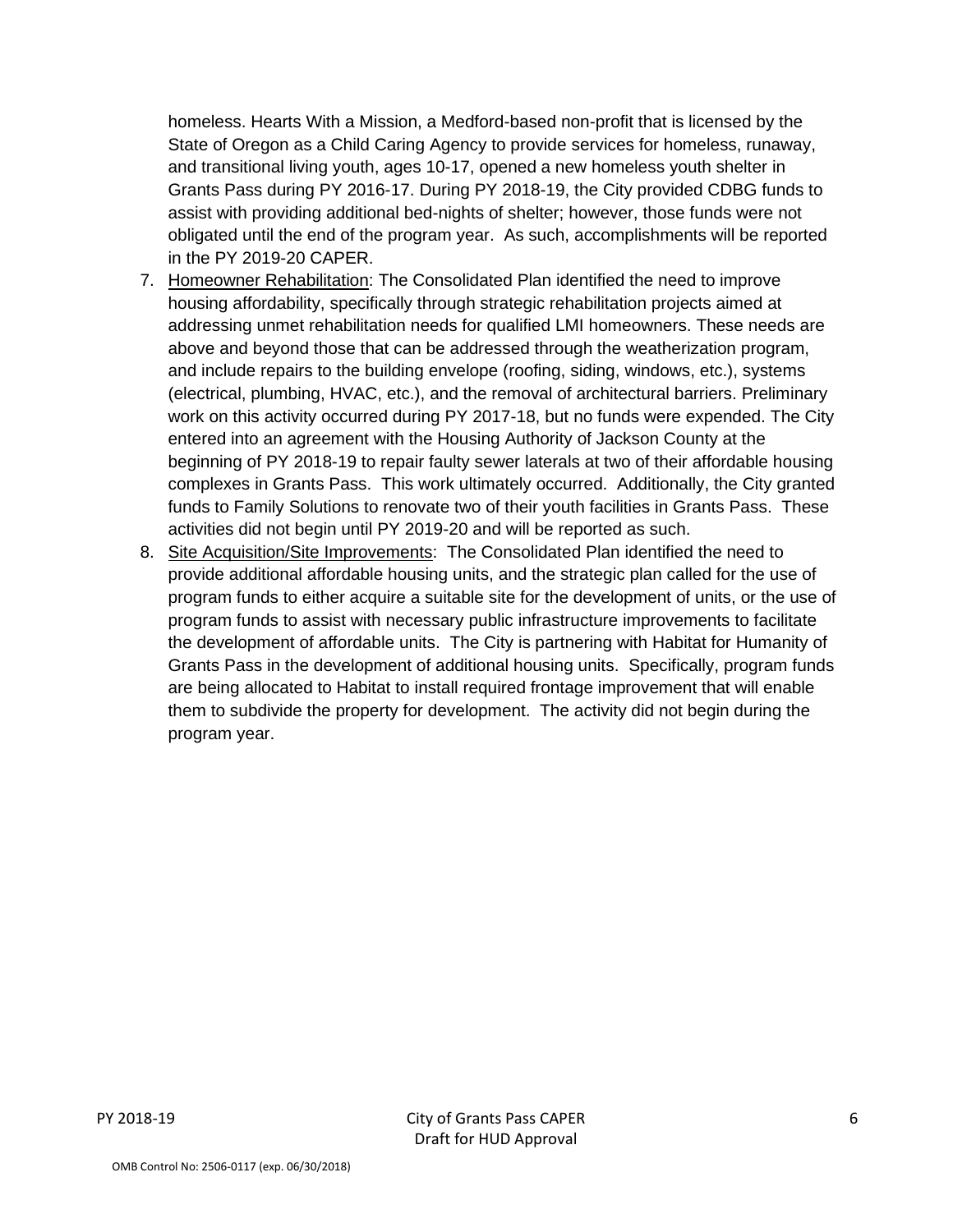# **CR-10 - Racial and Ethnic composition of families assisted**

**Describe the families assisted (including the racial and ethnic status of families assisted). 91.520(a)** 

|                                           | <b>CDBG</b> |
|-------------------------------------------|-------------|
| White                                     | 475         |
| <b>Black or African American</b>          |             |
| Asian                                     |             |
| American Indian or American Native        |             |
| Native Hawaiian or Other Pacific Islander |             |
| <b>Total</b>                              | 499         |
| Hispanic                                  | 42          |
| Not Hispanic                              | 457         |
|                                           |             |

#### **Narrative**

During the 2018-19 program year, the City's CDBG program served 499 Grants Pass residents through its public services, housing rehabilitation, and economic development activities. Of those assisted, 95% self-identified racially as white. Ethnically, 8% of residents served identified themselves of Hispanic/Latino origin.

# **CR-15 - Resources and Investments 91.520(a)**

#### **Identify the resources made available**

| <b>Source of Funds</b> | <b>Source</b>    | <b>Resources Made</b><br>Available | <b>Amount Expended</b><br><b>During Program</b><br>Year |
|------------------------|------------------|------------------------------------|---------------------------------------------------------|
| <b>CDBG</b>            | Public - federal | \$359,073                          | 7.942<br>-\$7                                           |

**Table 2 - Resources Made Available**

#### **Narrative**

Of the \$359,073 in funds available for expenditure during PY 2018-19, \$311,060 were allocated for activities during the program year. Of the funds allocated, the City expended \$77,942 on eligible activities between October 1, 2018 and September 30, 2019. The remaining funds are still committed to eligible activities and will be spent in subsequent program years.

#### **Identify the geographic distribution and location of investments**

| <b>Planned Percentage</b><br><b>Target Area</b><br>of Allocation |     | <b>Actual Percentage</b><br>of Allocation | <b>Narrative</b><br><b>Description</b> |  |
|------------------------------------------------------------------|-----|-------------------------------------------|----------------------------------------|--|
| Citywide                                                         | 100 | 10 <sub>C</sub>                           | Target area                            |  |

**Table 3 – Identify the geographic distribution and location of investments**

#### **Narrative**

All CDBG funds allocated to the City are planned to be dedicated to activities that take place citywide. To achieve this, the City utilizes a low-moderate limited clientele process.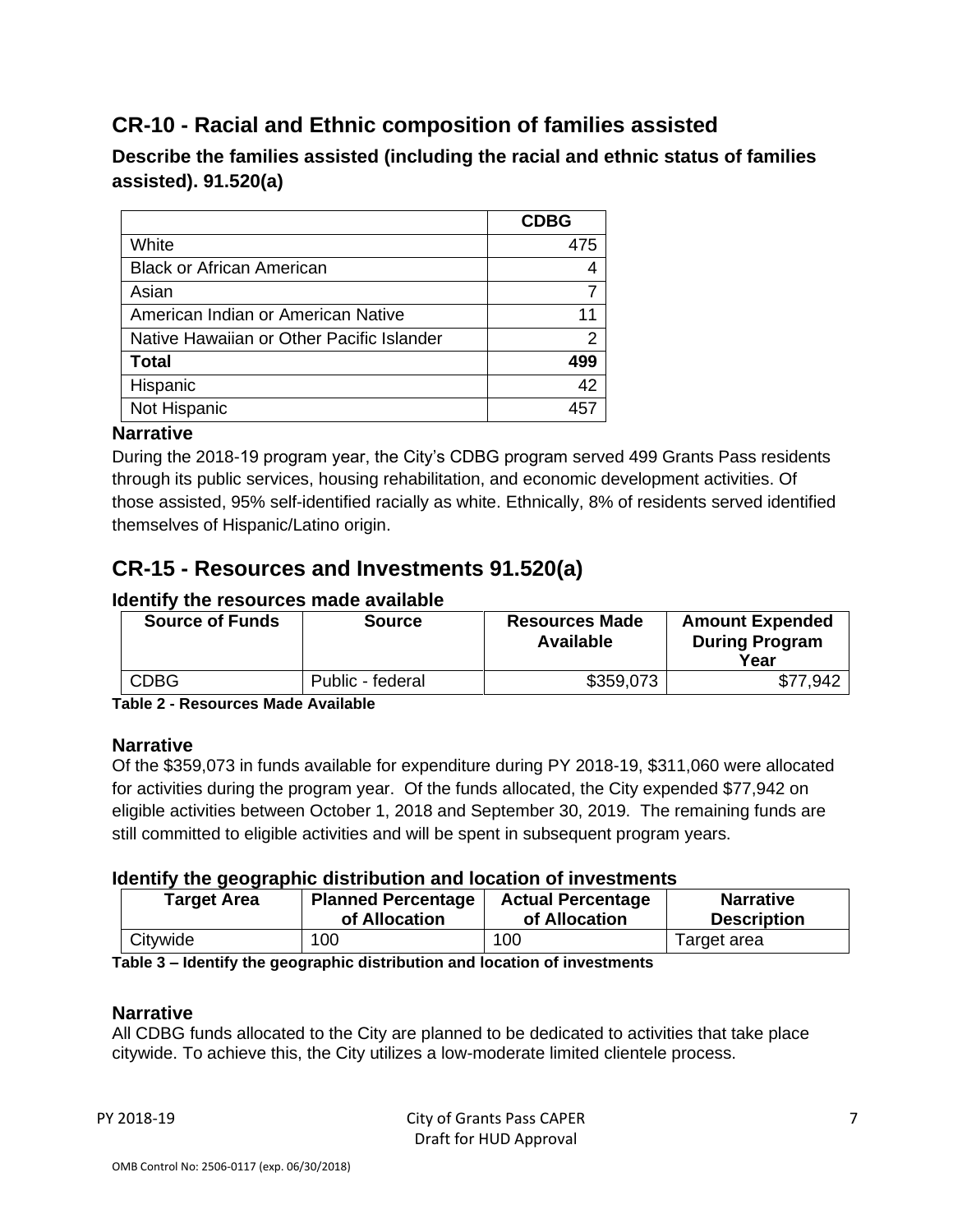### **Leveraging**

**Explain how federal funds leveraged additional resources (private, state and local funds), including a description of how matching requirements were satisfied, as well as how any publicly owned land or property located within the jurisdiction that were used to address the needs identified in the plan.**

The CDBG program has no requirement for a local match, and the City did not have any publicly owned land or property available to address the needs identified in the Consolidated Plan. That fact notwithstanding, recipients of CDBG funds from the City frequently use other resources to augment and expand programming. For example:

- The Boys and Girls Club of the Rogue Valley leveraged a total of \$32,199 in additional resources to augment funds obtained from the City.
- The Maslow Project leveraged a total of \$49,210 in additional resources to provide services for homeless youth.

# **CR-20 - Affordable Housing 91.520(b)**

**Evaluation of the jurisdiction's progress in providing affordable housing, including the number and types of families served, the number of extremely lowincome, low-income, moderate-income, and middle-income persons served.**

|                                         | <b>One-Year Goal</b> | <b>Actual</b> |
|-----------------------------------------|----------------------|---------------|
| Number of Homeless households to be     |                      |               |
| provided affordable housing units       | O                    |               |
| Number of Non-Homeless households       |                      |               |
| to be provided affordable housing units | 15                   | 67            |
| Number of Special-Needs households to   |                      |               |
| be provided affordable housing units    | 0                    |               |
| <b>Total</b>                            | 15                   |               |

**Table 5 – Number of Households**

|                                       | <b>One-Year Goal</b> | <b>Actual</b> |
|---------------------------------------|----------------------|---------------|
| Number of households supported        |                      |               |
| through Rental Assistance             |                      | 10            |
| Number of households supported        |                      |               |
| through The Production of New Units   | 0                    |               |
| Number of households supported        |                      |               |
| through Rehab of Existing Units       | 8                    | 57            |
| Number of households supported        |                      |               |
| through Acquisition of Existing Units | 0                    |               |
| <b>Total</b>                          | 15                   | 67            |

PY 2018-19 City of Grants Pass CAPER **Table 6 – Number of Households Supported**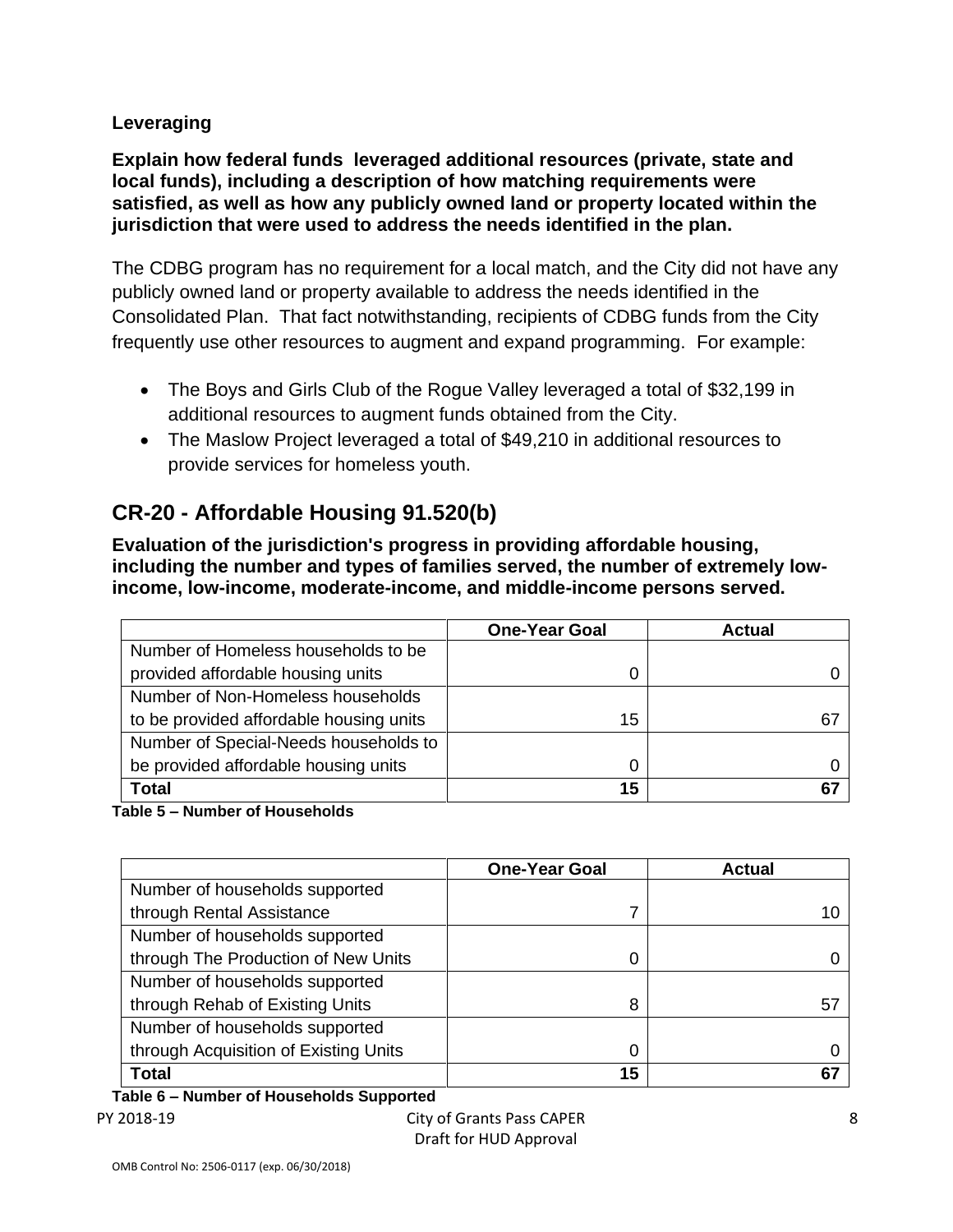#### **Discuss the difference between goals and outcomes and problems encountered in meeting these goals.**

The City's Program Year 2018-19 Action Plan did not anticipate the provision of providing additional affordable housing units in the community, which is reflected in Table 6, above. The City did anticipate providing resources to those at risk of becoming homeless through the Emergency Housing Assistance program administered by UCAN. The City anticipated assisting 7 households with Emergency Housing Assistance funding during the program year; in reality, 10 households were able to receive assistance.

A project started during PY 2017-18 but not fully implemented until PY 2018-19 was the renovation of sewer infrastructure at two properties owned and operated by the Housing Authority of Jackson County. Funds were used to repair failing sewer laterals at two multifamily properties in Grants Pass, and ensured that 57 income-restricted housing units remained viable and available to community residents.

### **Discuss how these outcomes will impact future annual action plans.**

This year's outcomes do not have a direct impact on future annual action plans. The City will continue to actively work on affordable housing and housing rehab projects in the upcoming project years.

#### **Include the number of extremely low-income, low-income, and moderate-income persons served by each activity where information on income by family size is required to determine the eligibility of the activity.**

| <b>Number of Households Served</b> | <b>CDBG Actual</b> | <b>HOME Actual</b> |
|------------------------------------|--------------------|--------------------|
| <b>Extremely Low-income</b>        | 37                 |                    |
| Low-income                         | 16                 |                    |
| Moderate-income                    | 14                 |                    |
| <b>Total</b>                       | 67                 |                    |

**Table 7 – Number of Households Served Narrative Information**

During PY 2018-19, the City's CDBG program assisted 67 households through emergency rental assistance and/or the rehabilitation of existing income-restricted housing units. All households were classfied as extremely low-, low-, or moderate-income.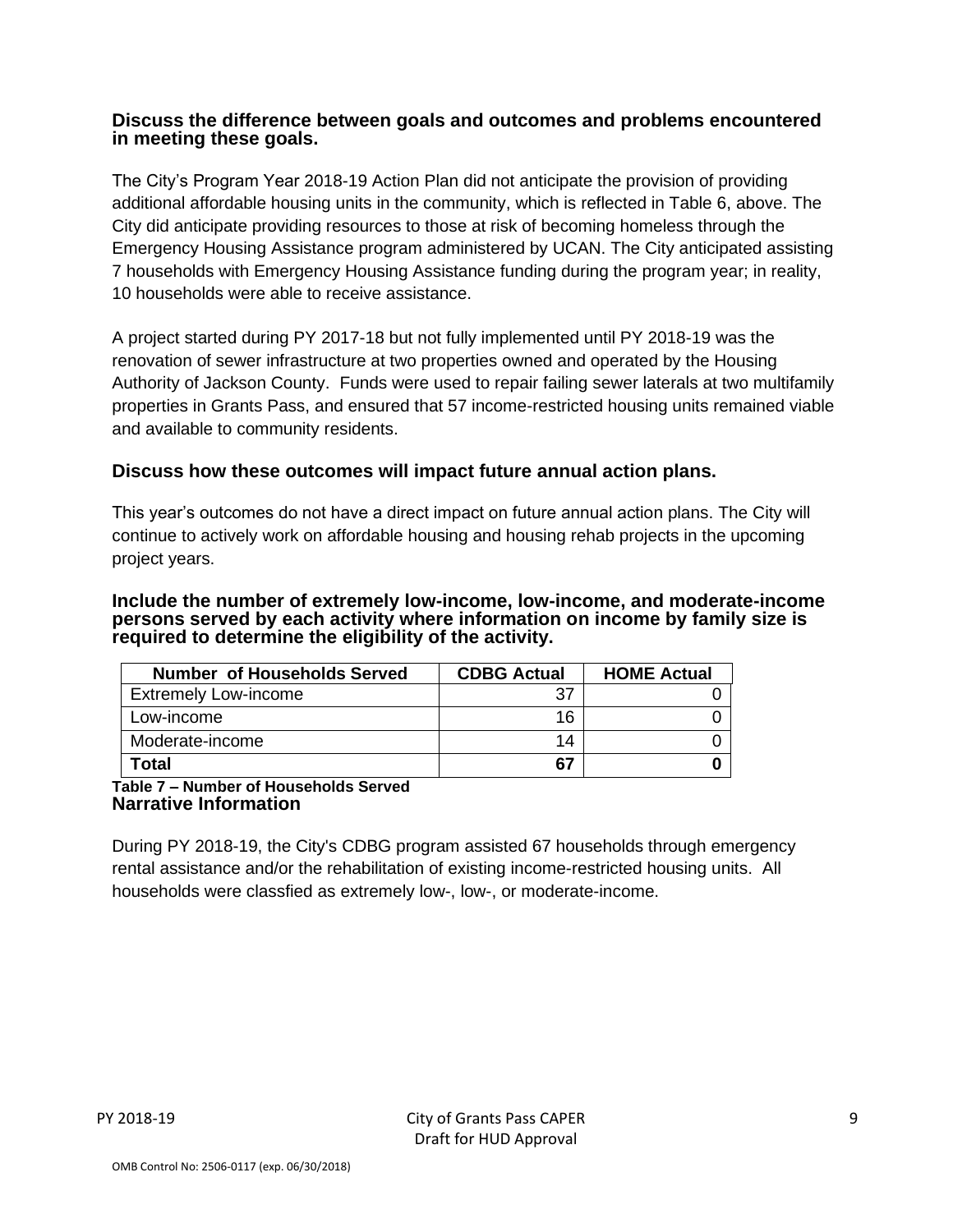# **CR-25 - Homeless and Other Special Needs 91.220(d, e); 91.320(d, e); 91.520(c)**

**Evaluate the jurisdiction's progress in meeting its specific objectives for reducing and ending homelessness through:**

## **Reaching out to homeless persons (especially unsheltered persons) and assessing their individual needs**

As described in the Consolidated Plan, the City has been working with local Continuums of Care to reach the local homeless population during Program Year 2018-19. This year saw the continuation of the partnership with the Maslow Project, a local agency whose sole purpose is to reach homeless youth, aged 0-21, assessing their individual needs, and connecting them to community resources. Additionally, Hearts With a Mission partnered with the City to utlize CDBG funds for shelter operations and shelter renovations. The City has also been working with UCAN, an agency that works directly with homeless persons in the community, to prevent homelessness resulting from eviction.

# **Addressing the emergency shelter and transitional housing needs of homeless persons**

One activity in the Program Year 2018-19 Action Plan address the emergency shelter and transitional housing needs of local homeless persons--the partnership with Hearts With a Mission, a local youth homeless shelter. The City provided CDBG funds to support operations at their facility. In addition to the stated activity in the PY 2018-19 action plan, there was a carryover project from PY 2017-18--repairs to the Talsunne Safe House, a safe and confidential location for women and children fleeing domestic violence, operated by the Women's Crisis Support Team.

**Helping low-income individuals and families avoid becoming homeless, especially extremely low-income individuals and families and those who are: likely to become homeless after being discharged from publicly funded institutions and systems of care (such as health care facilities, mental health facilities, foster care and other youth facilities, and corrections programs and institutions); and, receiving assistance from public or private agencies that address housing, health, social services, employment, education, or youth needs**

The Consolidated Plan identifies the prevention of homelessness as a high priority to the community and dedicates CDBG funding to local agencies that provide emergency housing assistance to those at risk of becoming homeless. To that end, the City partnered with UCAN during Program Year 2018-19 to provide emergency housing assistance to households at immediate risk of eviction or the disconnection of utilities due to financial emergencies. UCAN was able to provide assistance to 10 households and prevent the eviction or termination of utility

PY 2018-19 City of Grants Pass CAPER Draft for HUD Approval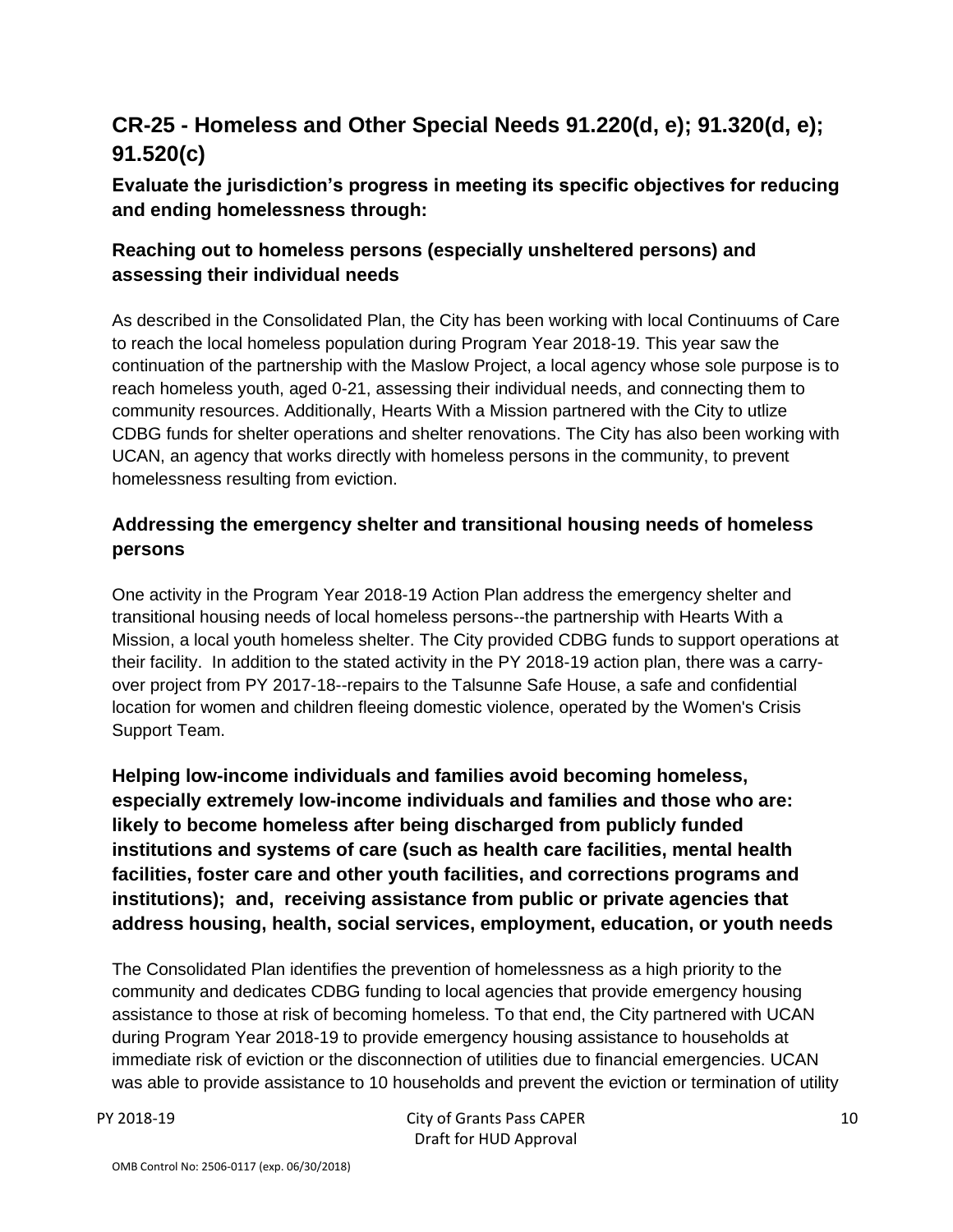services for 16 individuals during the Program Year.

The City also partnered with the Maslow Project during PY 2018-19 to provide outreach and services to homeless youth aged 0-21. With assistance from the City, Maslow Project was able to provide additional services to 179 homeless school children during the program year. The City does not have any additional information on individuals that are or have been discharged from publicly-funded institutions, nor does the City have any direct information regarding those who are receiving assistance from public or private agencies.

**Helping homeless persons (especially chronically homeless individuals and families, families with children, veterans and their families, and unaccompanied youth) make the transition to permanent housing and independent living, including shortening the period of time that individuals and families experience homelessness, facilitating access for homeless individuals and families to affordable housing units, and preventing individuals and families who were recently homeless from becoming homeless again**

The Consolidated Plan identifies the need for transitional housing as a high priority. No resources were dedicated during PY 2018-19 to directly provide additional transition housing opportunities. Resources were dedicated to provide additional access to the Hearts With a Mission shelter for homeless youth, and repairs to the Talsunne Safe House, which is a safe and confidential facility for women and children fleeing domestic violence, were completed.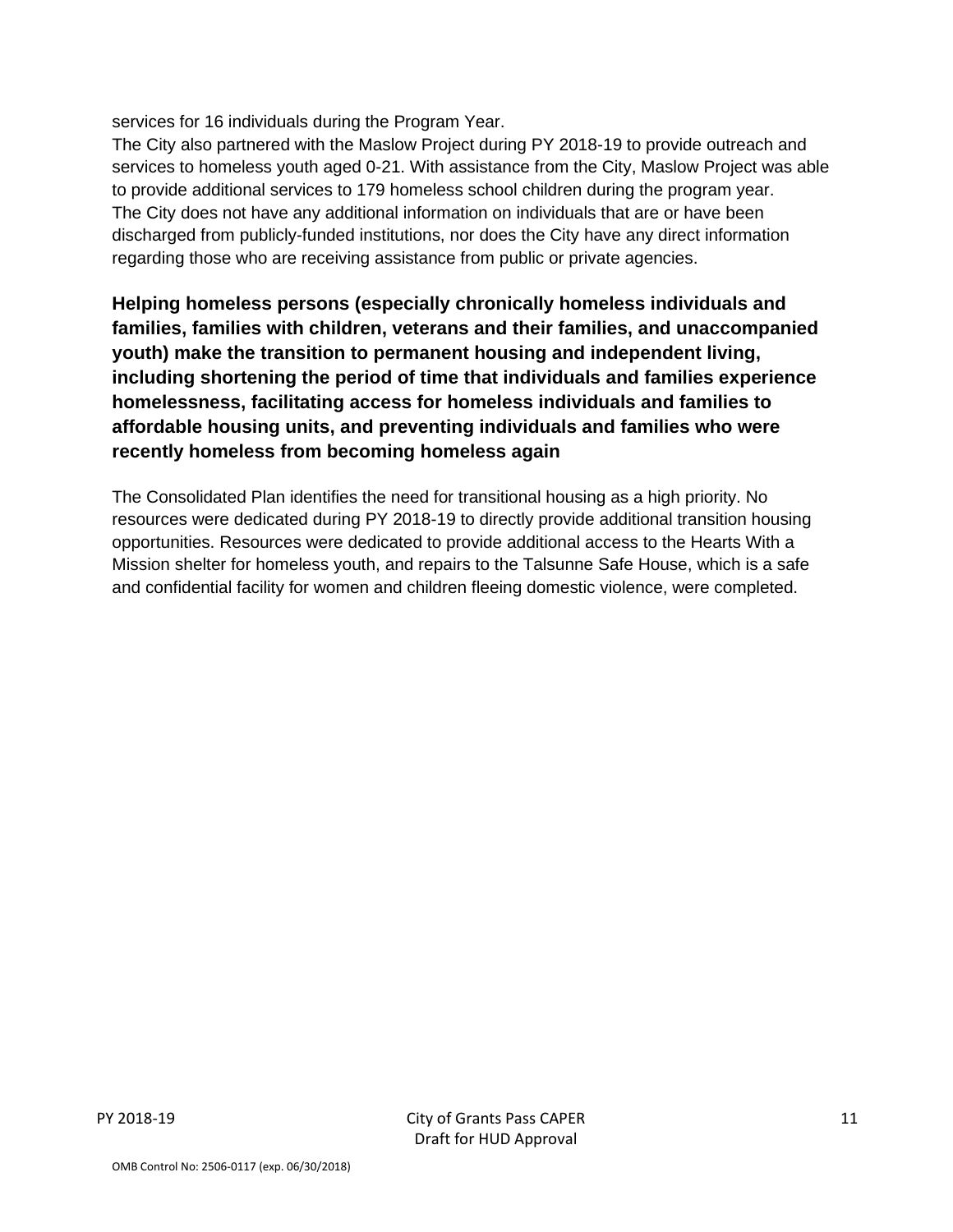# **CR-30 - Public Housing 91.220(h); 91.320(j)**

## **Actions taken to address the needs of public housing**

There is no public housing in Grants Pass and no activities associated with public housing are included within the Consolidated Plan.

# **Actions taken to encourage public housing residents to become more involved in management and participate in homeownership**

None. Not applicable.

### **Actions taken to provide assistance to troubled PHAs**

None. Not applicable.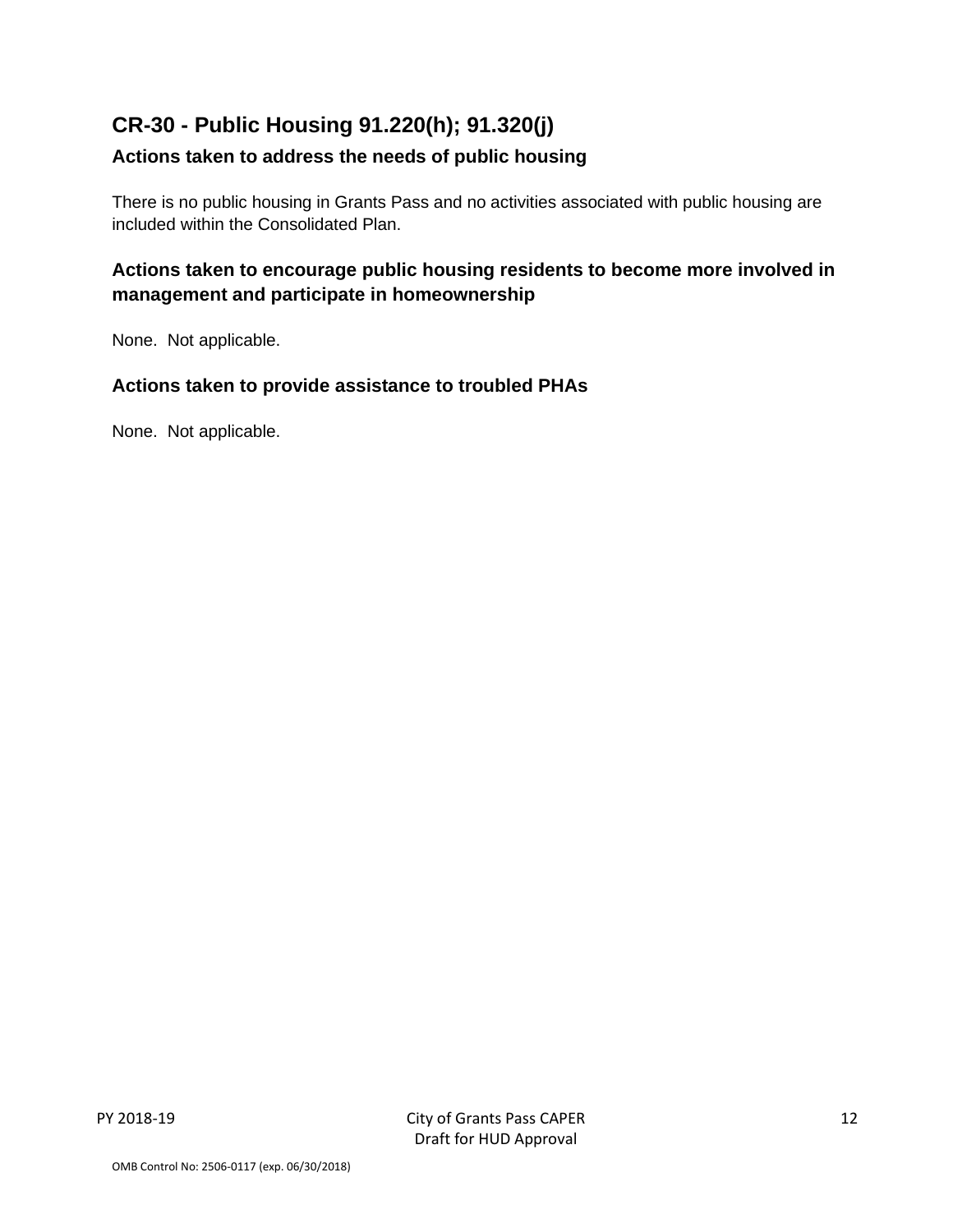# **CR-35 - Other Actions 91.220(j)-(k); 91.320(i)-(j)**

**Actions taken to remove or ameliorate the negative effects of public policies that serve as barriers to affordable housing such as land use controls, tax policies affecting land, zoning ordinances, building codes, fees and charges, growth limitations, and policies affecting the return on residential investment. 91.220 (j); 91.320 (i)**

The City's land use policies support affordable housing, including provisions for a wide array of housing types to meet diverse housing needs. Despite that, there has been little response from the local development community in the construction of additional affordable housing units. Ultimataly, the City Council established a standing Housing Advisory Committee, made up of housing advocates and providers, and supported by City staff, which is currently seeking a multi-faceted solution to address the affordable housing crisis facing our community. The Committee has made several recommendations to the Council on actions that the City might take to promote new residential development. These recommendations, which include actions like system development charge (SDC or impact fee) deferrals, establishing a construction excise tax, and relaxing accessory development unit development standards, are under consideration by the City Council.

# **Actions taken to address obstacles to meeting underserved needs. 91.220(k); 91.320(j)**

As described in the Program Year 2018-19 Action Plan, the City worked with local agencies, including UCAN, the Boys and Girls Club, Family Solutions, and the Maslow Project to address obstacles to meeting the needs of underserved residents of Grants Pass. The City expended its reach during the Program Year while developing its priority activities for the upcoming 2019-20 Action Plan.

# **Actions taken to reduce lead-based paint hazards. 91.220(k); 91.320(j)**

The majority of activies undertaken as part of the City's CDBG program for PY 2018-19 did not have an impact on lead-based paint exposure. However, the City does provide information on lead-based paint in the Community Development office at City Hall. One project, the repainting of Talsunne Safe House, a single dwelling originally constructed before the World War I, required lead-based paint safe practices due to the building's age and the age of those residing on-site. Talsunne was closed during the project, and as reqired by Oregon laws, the contractor hired followed LBP safety precautions.

## **Actions taken to reduce the number of poverty-level families. 91.220(k); 91.320(j)**

During the 2018-19 program year, the City took the following actions to reduce the number of poverty-level families:

PY 2018-19 City of Grants Pass CAPER Draft for HUD Approval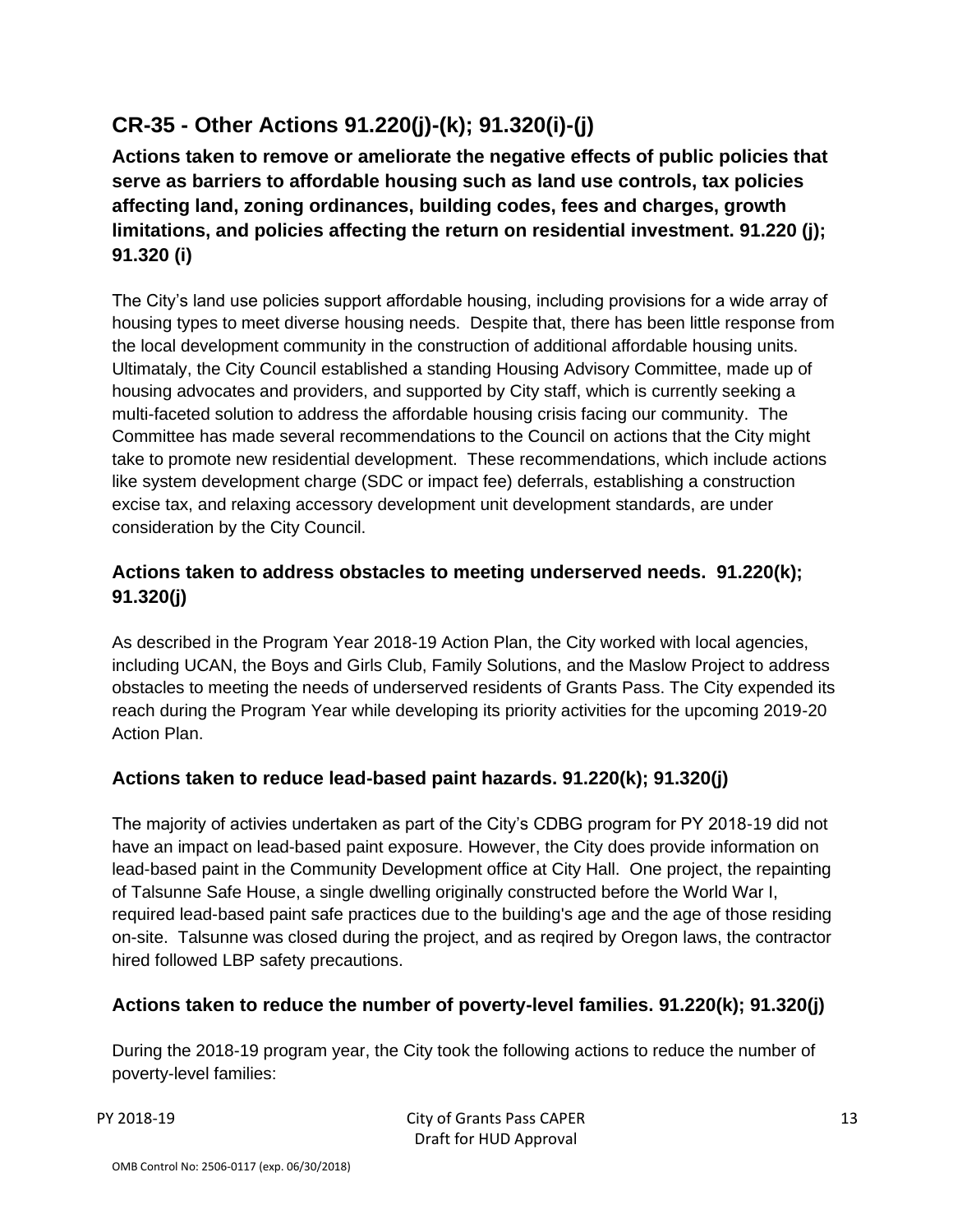- Provided CDBG funds to UCAN that assisted 10 households with emergency housing assistance to avoid eviction or the disconnection of utility services due to short-term financial emergencies.
- Partnered with the Boys and Girls Club of the Roque Valley to provide free access to their programming. Funds from the City's CDBG program allowed the Club to reach 391 youth from LMI families.
- Partnered with the Maslow Project to provide outreach and supportive services to 179 homless youth attending schools in Grants Pass.
- Provided funds to the Housing Authority of Jackson County to replace failing sewer laterals at two of their multifamily properties, preserving 57 income-restricted housing units.

# **Actions taken to develop institutional structure. 91.220(k); 91.320(j)**

The Program Year 2018-19 Action Plan included the following activities aimed to develop and improve institutional structures:

• City staff participated in several webinars and other online trainings provided by HUD necessary to implement and develop CDBG programming;

• City staff kept local elected officials apprised of CDBG program activities throughout the Program Year; and

• City staff continued collaboration with local stakeholders and advocacy groups during the Program Year.

# **Actions taken to enhance coordination between public and private housing and social service agencies. 91.220(k); 91.320(j)**

The City has established relationships with local housing and social service agencies that were maintained during the Program Year. Specifically, the City undertook the following actions: • Attended monthly meetings of the Josephine County Housing and Community Development Council, the PHA that serves the needs of community members with its Section 8, VASH, and other HUD-based housing assistance programs; and

• Established a standing Housing Advisory Committee, consisting of housing stakeholders and backed with City staff, to assist the City Council in making policy changes that will address the community's affordable housing crisis.

# **Identify actions taken to overcome the effects of any impediments identified in the jurisdictions analysis of impediments to fair housing choice. 91.520(a)**

During PY 2015-16 the City engaged a qualified consultant to assist in data collection, public outreach and involvement, analysis, and recommendations to overcome institutional barriers to fair housing choice. The City Council reviewed the final product and approved its adoption. By and large, very few impediments to fair housing choice were identified, and most impediments might be resolved through continued outreach and education, particularly to the rental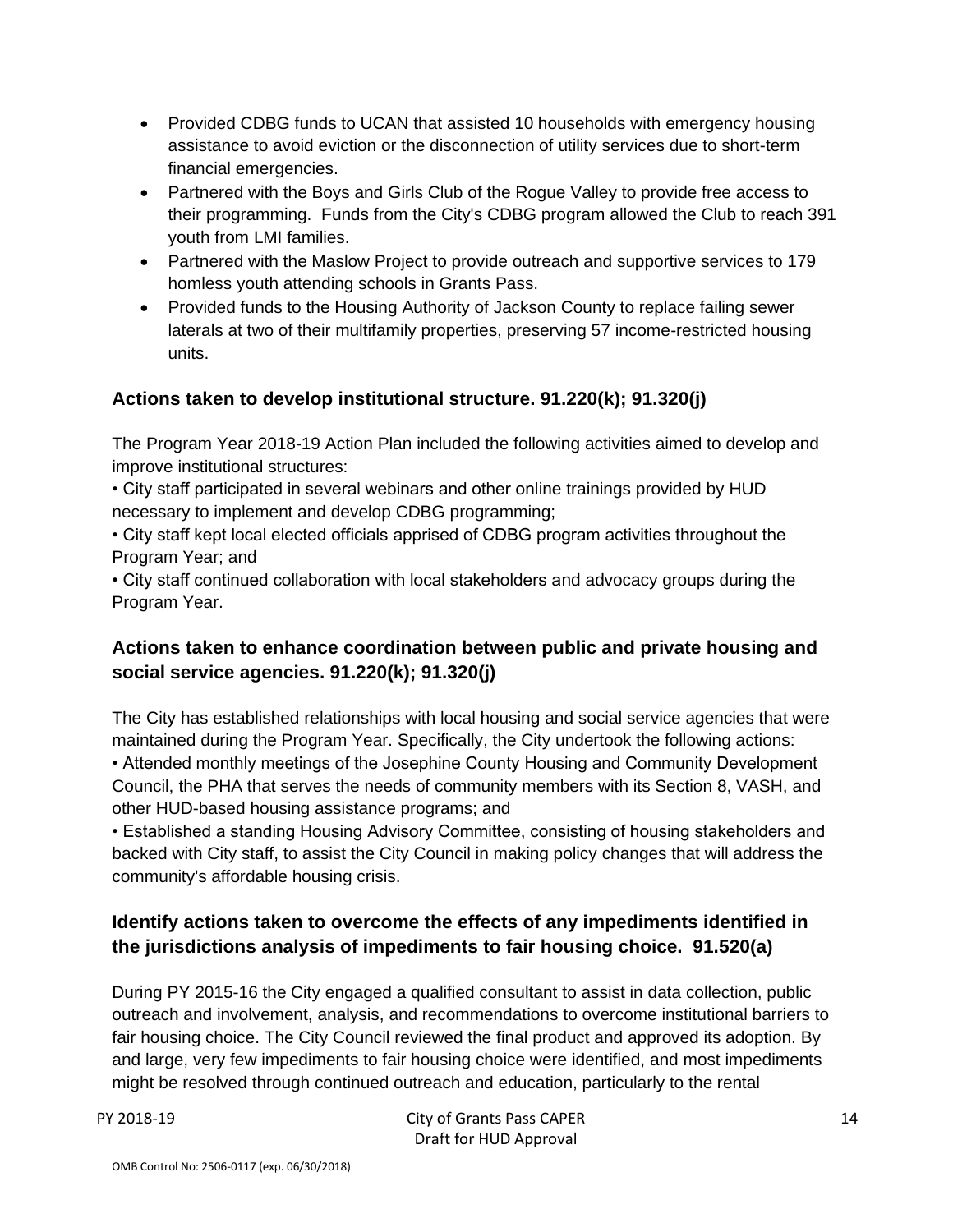community, which is where the majority of impediments were observed. Public sector impediments identified included a difficulty siting publicly-assisted housing developments, the need for ongoing outreach and education on the subject of fair housing laws, and a possible inconsistency in zoning codes and definitions relating to "family".

During PY 2016-17, the City Council established a Housing Advisory committee, which is engaging the local housing development community, and providing needed educational opportunities that will seek to address the above referenced deficiencies in fair housing.

During PY 2017-18, City staff worked with the Housing Advisory Committee to research possible solutions to housing access and choice. Several recommendations have been brought to the City Council for additional comment and consideration.

During PY 2018-19, City staff continued workign with the Housing Advisory Committee on solutions to housing access and choice. City staff also collaborated with other communities in southern Oregon, under guidance from the Fair Housing Council of Oregon, on the identification of fair housing issues that are present in the region.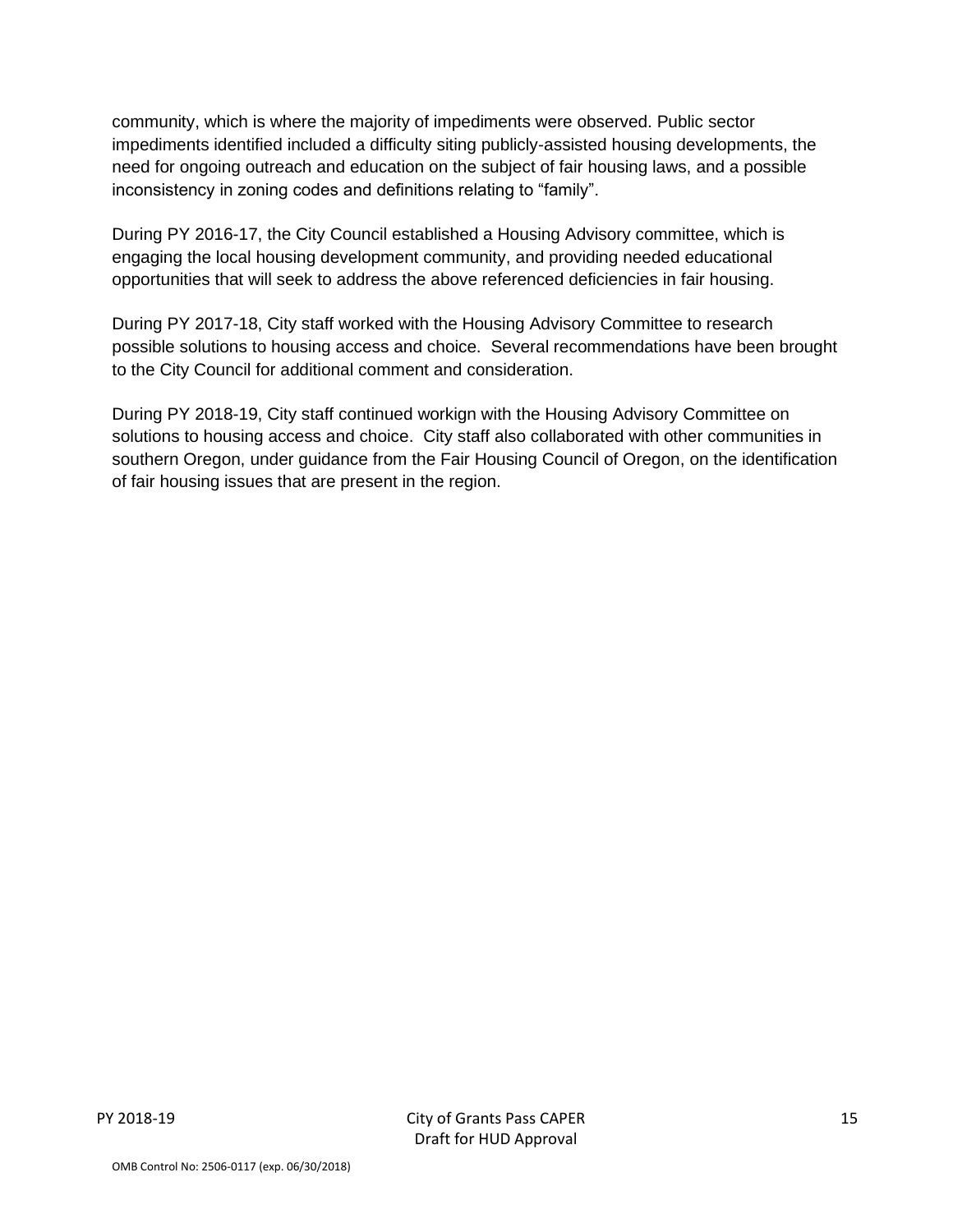# **CR-40 - Monitoring 91.220 and 91.230**

# **Describe the standards and procedures used to monitor activities carried out in furtherance of the plan and used to ensure long-term compliance with requirements of the programs involved, including minority business outreach and the comprehensive planning requirements**

The City, with input from HUD, developed a CDBG grant recipient agreement in accordance with applicable federal requirements for the 2015-16 program year. This agreement structure set up the programmatic requirements and delivery expectations of the City's block grant program, and established a quarterly reporting and reimbursement process that will allowed City program managers early opportunities to work with grant recipients should programmatic issues occur.

In September, 2017, HUD staff conducted an on-site monitoring of City CDBG programs from PYs 2015-16 and 2016-17 to determine performance and compliance with applicable federal regulations. HUD staff identified two findings and three concerns, which the City has addressed. Additionally, City staff observed proper monitoring techniques that will be utilized while conducting programmatic reviews of CDBG subrecipients.

No minority-owned businesses were identified in the 2018-19 Program Year. Recipient agreements require good-faith efforts to provide minority and women-owned businesses an opportunity to participate in the performance of the contract.

# **Citizen Participation Plan 91.105(d); 91.115(d)**

# **Describe the efforts to provide citizens with reasonable notice and an opportunity to comment on performance reports**.

The City published a notice in the Grants Pass Daily Courier advertsing a combined public meeting scheduled on April 2, 2019 for the purpose of soliciting input from the general public and CDBG stakeholders on the City's PY 2018-19 activities. The same notice was posted on the City's website and public notice display board, and also emailed directly to agencies and interested parties. This meeting also solicited comments to draft the PY 2019-20 Action Plan. Several comments were received regarding community priorities for the PY 19-20 Action Plan but no comments were received regarding PY 2018-19 activities.

Notice announcing the public comment period of the draft CAPER was published on August 20, 2020 for the comment period beginning on September 5. The draft CAPER was made available for review in print at the Grants Pass City Hall and the Josephine County Courthouse, and electronically on the City's website. No comments were received.

Notice announcing the City Council's public hearing on the draft CAPER was published on October 14, 2020 and the public hearing was conducted on October 21, 2020. No comments were received.